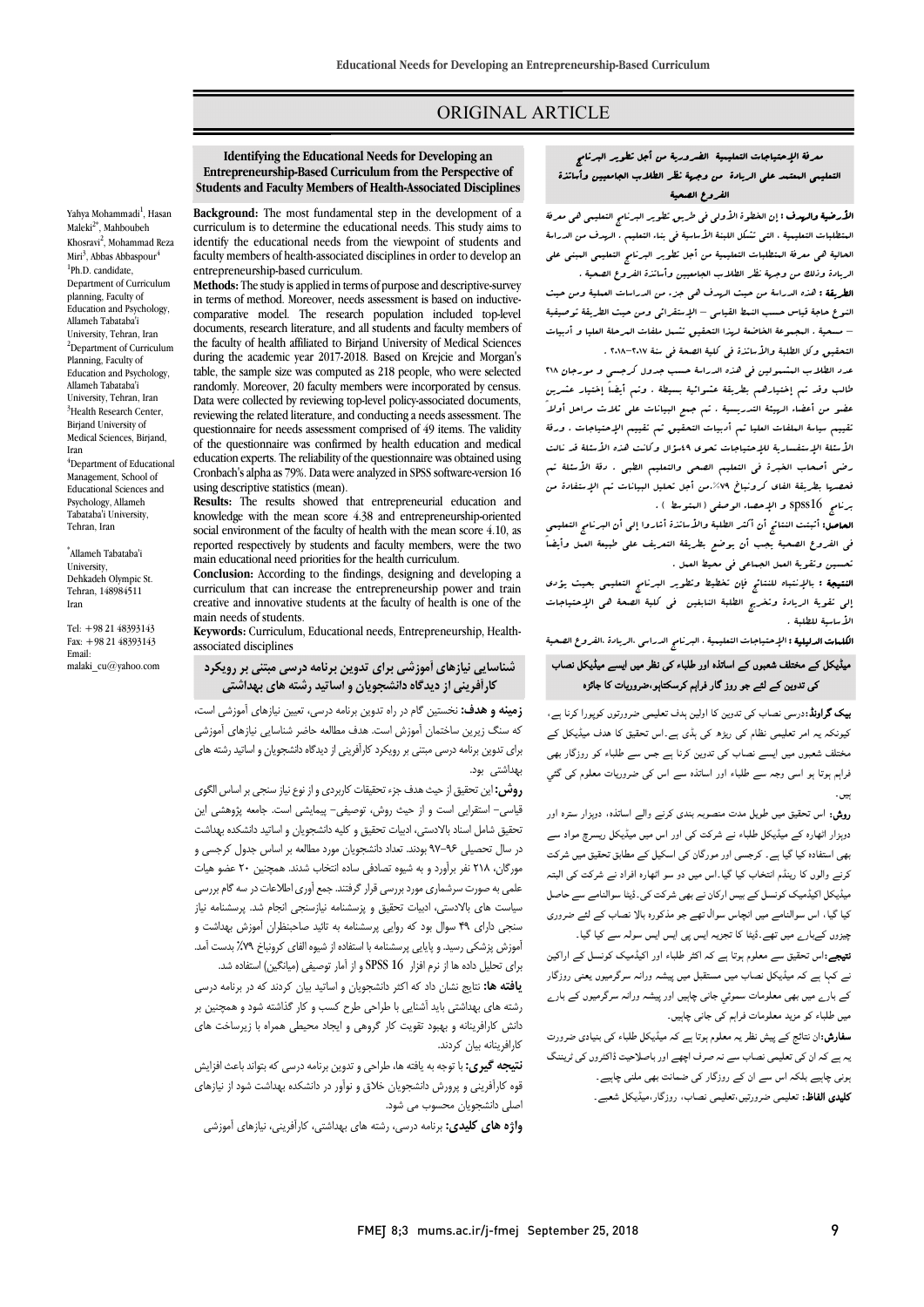### **INTRODUCTION**

 The higher education system contributes significantly to the economic, social, and cultural development of societies. In Iran, similar to other places, higher education is infused with required for the various sectors of society in the fields of industry, agriculture, services, etc. (1). Alongside this, education is a key mechanism for the development of people's skills and human resources. In case people's skills are promoted, they will work more to ensure the weblack and<br>well-being of families, community, and country in large. If the curriculum, as the heart of the educational system, is practiced systematically, it can improve the learning process the responsibility of training the specialized human force are promoted, they will work more to ensure the welfare and and hence increase the skills of the human force (2).

and nence increase the skills of the numan force (2).<br>The first step in developing a curriculum is to determine the educational needs (3). Needs assessment is, in fact, the foundation of the education building, and the more solid this foundation is, the more durable and invincible the building assessment is considered as one of the fundamental and essential components of the planning process, and wherever there is a requirement to consider designing and adopting a set of educational measures, needs-assessment comes to fore as a prerequisite  $(4)$ . The most efficient way to determine the explanation is to analyze a so de. The information obtained from needs-assessment can be employed to develop the training program and to enhance the skills and knowledge of the specialist workforce (5). harmonizing the views of individuals and groups concerning the educational needs. Determining the educational needs is a starting point in the development of educational programs constructed on it will be. In the realm of education, needscontents of appropriate education is to analyze needs. The Therefore, needs-assessment is the process of collecting and  $(6)$ .

education of medical science, which deals with the life of humans. Universities of medical sciences, along with the provision of health services to the general population, also have an important role in the training of skilled human Graduates of health-associated disciplines play a significant An important part of the higher education system is the resources and specialists for different sectors of society. role in providing healthcare services (2).

 On the other hand, the preparation and training of medical science students for employment has always been one of the referred to as the most important goal in the current era. The substantial increase in the number of universities and higher education institutions as well as their output, i.e., the huge number of graduates, have directed the focus of higher and measuring different dimensions of quality in higher education (7). Over the last few decades, with the rising unemployment rate among university graduates, criticism some officials and experts have attempted to link curricula to the needs of society and the world of professional work by taking certain measures in order both to prevent from the unemployment of graduates and to fulfill the demands of the various economic sectors of the country for skilled and goals of the higher education system, which may also be education institutions in recent decades to conceptualizing has grown against the educational system. In this regard,

#### specialized manpower (8).

 Also, with the advent and fast development of technology, students and university graduates have also found that they will set foot in varying, dynamic, and complex working environments; factors such as globalization, competition, opportunities; employers' expectations have changed, and they need staff who present entrepreneurial behaviors and and rapid technological growth have changed working attitudes (9).

In order to achieve this goal, one of the most important between theoretical knowledge and practical competencies of the graduates. Wilson (10) states that in order to cope with this challenge, one must establish a harmony between what the academic graduates learn and what the needs of the knowledge in medical sciences and community needs, challenges facing the higher education system is the gap society are. Therefore, to bridge the gap between theoretical entrepreneurship education should be considered.

 Amini et al. (11) describe entrepreneurship as the creation of a valuable insight from zero, and believe that<br>entrepreneurship is the process of creating and accessing opportunities and pursuing these opportunities irrespective of the resources that are available. Therefore, in their opinion, entrepreneurship involves the creation and organizations, and society, and believe that this will be achieved when entrepreneurship has a desirable position in the form and structure of the curriculum of universities and training centers. Safari and Sami Zadeh (12) maintain that the business plan, business management, e-business, and entrepreneurial skills as a scientific and educational course in the curriculum is needed in order to develop the entrepreneurial knowledge and skills and to promote report that the preliminary studies conducted on the trainings delivered in universities and higher education centers and on educational needs aiming at the creation and i<br>İ trainings are not compatible with educational needs to create<br>and promote entrepreneurship a valuable insight from zero, and believe that distribution of value and benefits among individuals, groups, inclusion of educational subjects such as the basics of student's entrepreneurial awareness. Yamani et al. (13) promotion of entrepreneurship have shown that these and promote entrepreneurship.

 Therefore, one of the efficient approaches that should be taken into consideration by the medical education planners in relation to the medical education process and its quality<br>in agreement is the extreme quality eventual expressed  $(14)$ . In this approach to curriculum design, the main emphasis is on well-defined achievements in response to the needs of the community and the labor market (15). knowledge and information needed to set up and run a business. In addition, it improves and develops nonimprovement is the entrepreneurial curriculum approach Entrepreneurial education is an activity used to transfer the entrepreneurial attitudes, skills, and abilities (16).

 Since no curriculum with entrepreneurial approach has been Iran and because any curriculum design needs to measure the needs of learners and specialists, hence the need to delve into this issue and design a curriculum aiming to develop entrepreneurship skills of college students. Therefore, the present study sought to identify educational needs for designed and developed for students of health schools in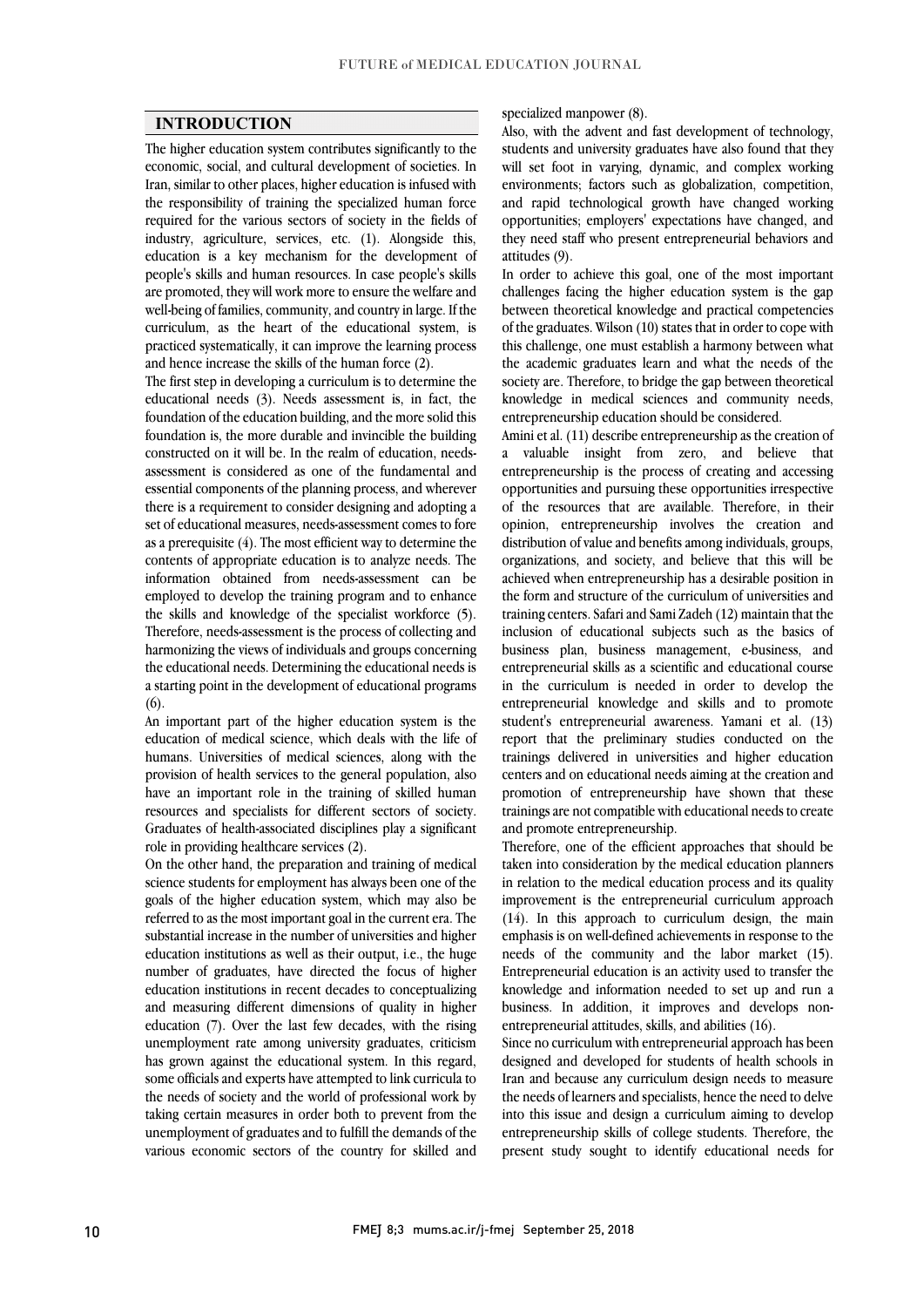I

 from the viewpoint of health-associated students and faculty ľ developing a curriculum based on entrepreneurial approach members.

# **METHODS**

The study is applied in terms of purpose, and needs assessment is based on the inductive-comparative technique. The study was conducted in 2018 with the aim of designing an entrepreneurship-oriented curriculum in the faculty of health of Birjand University of Medical population included top-level documents, research literature, and all students and faculty members of the faculty of health affiliated to Birjand University of Medical Sciences during the academic year 2017-2018. Based on<br>Krejcie and Morgan's table, the sample size was computed as 218 people, who were selected via simple randomization method. Students were incorporated who were at least in their second semester at university, thus first-semester students were excluded from the study. Given that the<br>faculty members were 20, all of them were included through the census sampling method. Before the distribution of the questionnaires, the participants were explained about the confidentiality of the data collected, verbally. Needs assessment and data collection were Sciences. The method is descriptive-survey. The research Sciences during the academic year 2017-2018. Based on students were excluded from the study. Given that the and their consent was taken to participate in the study carried out in three main steps:

 Step 1: High-level documents were checked with emphasis on entrepreneurship training. In this step, the high-level entrepreneurship education were examined, and the documents that emphasized entrepreneurship and highlights were extracted.

 Step 2: In this step, the subject-related literature and domestic documentations were examined, and a semihealth education professionals. This step aimed to identify the knowledge, attitudes, skills, and abilities that students involved in health-associated disciplines must have. After reviewing the literature and the interviews, a list of students' structured interview was performed with entrepreneurs and educational needs was prepared.

Step 3: A needs assessment questionnaire was developed. To

 questionnaire was developed based on the educational needs list that was obtained in the second step. The researcher-made questionnaire for needs assessment comprised of 49 items based on the educational needs confirmed by health education and medical education experts. The reliability of the questionnaire was obtained using Cronbach's alpha as 79%. Data were analyzed in SPSS software-version 16 using descriptive statistics (mean) determine and prioritize the educational needs, a extracted from the interviews. The items were scored on a 5-point Likert scale. The validity of the questionnaire was (mean).

## **RESULTS**

l bemographic characteristics showed that out of the 216 students,  $47$  (21.6%) were male (mean age:  $20.24 \pm 1.14$ years) and 171 were female (78.4%) (mean age: 19.12  $\pm$  1.24 years). Out of the 20 faculty members, 11 (55%) were male (mean age:  $41.80 \pm 8.39$ ), and 9 (45%) were female (mean Demographic characteristics showed that out of the 218 age:  $38.1 \pm 7.24$  years) (Table 1).

 $\overline{a}$ 

age.  $30.1 \pm 7.24$  years) (Table 1).<br>In the first step, high-level documents were examined, including Supreme Leader's speeches, resilient economy general strategies, general employment policies, Iran Perspective 1404 document, health policy's major policies, Comprehensive Map of Health, Supreme Council of Cultural Revolution's documents, the Health System Development Plan, and the Development and Innovation Plan for Medical Education. It was found that the majority of the high-level entrepreneurship education, whereby the design of a curriculum that could operationalize this purpose is needed country's Comprehensive Map of Science, country's documents emphasized entrepreneurship and (Table 2).

After it was found, according to the high-level documents<br>and macro-policies, that curriculum design by entrepreneurial approach is required, the educational needs that health students needed to fulfill during their studies were extracted by interviewing health education processionals and entrepreneurs, subsequently, these needs<br>were prioritized on the basis of students and faculty Ĩ, After it was found, according to the high-level documents professionals and entrepreneurs. Subsequently, these needs members' views.

| Table 1. Demographic characteristics of participants |                      |                          |                          |                                  |                    |
|------------------------------------------------------|----------------------|--------------------------|--------------------------|----------------------------------|--------------------|
|                                                      |                      | <b>Students</b>          |                          | <b>Faculty members</b>           |                    |
| <b>Variable</b>                                      | <b>Dimensions</b>    | Frequency $(218)$        | Percentage $(91.6)$      | Frequency $(20)$<br>11<br>9<br>6 | Percentage $(9.4)$ |
|                                                      | Man                  | 47                       | 21.6                     |                                  | 55                 |
| Gender                                               | Woman                | 171                      | 78.4                     |                                  | 45                 |
| Discipline                                           | Public health        | 87                       | 39.9                     |                                  |                    |
|                                                      | Professional health  | 109                      | 50                       |                                  |                    |
|                                                      | Environmental health | 22                       | 10.1                     |                                  |                    |
| Academic rank                                        | Instructor           |                          |                          |                                  | 30                 |
|                                                      | Assistant professor  | $\overline{\phantom{a}}$ | $\overline{\phantom{a}}$ | 12                               | 60                 |
|                                                      | Associate professor  |                          | $\overline{\phantom{a}}$ | 1                                | 5                  |
|                                                      | Full professor       |                          | $\overline{\phantom{a}}$ |                                  | 5                  |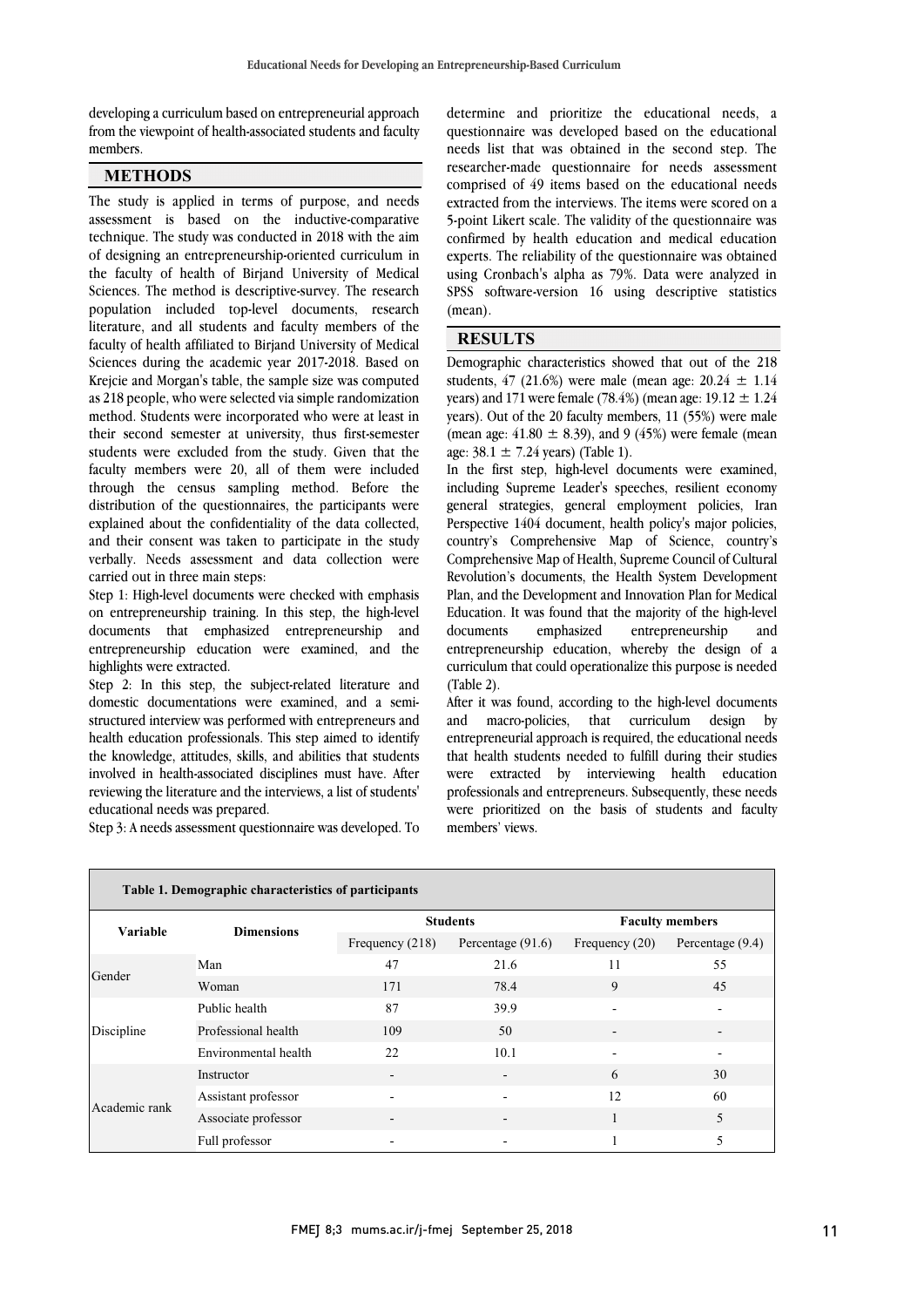$\overline{a}$ 

 $\overline{\phantom{a}}$ 

|                                                                                                                                          |      | Table 2. High-level documents on the importance of entrepreneurship and approach to it                                                                                                                                                                                                                                                                                                                                                                                                                                     |
|------------------------------------------------------------------------------------------------------------------------------------------|------|----------------------------------------------------------------------------------------------------------------------------------------------------------------------------------------------------------------------------------------------------------------------------------------------------------------------------------------------------------------------------------------------------------------------------------------------------------------------------------------------------------------------------|
| <b>Document</b>                                                                                                                          | Year |                                                                                                                                                                                                                                                                                                                                                                                                                                                                                                                            |
| Statement by the Supreme Leader in<br>the meeting with workers and<br>entrepreneurs                                                      |      | - To initiate enterprises and to encourage entrepreneurs<br>- To train human resources tailored to the current and future needs of the labor<br>market<br>2008 - To enhance entrepreneurship power<br>- To establish a comprehensive labor market information system<br>- To support cooperative companies<br>- To support the establishment and development of mutual funds                                                                                                                                               |
| the meeting with entrepreneurs                                                                                                           |      | - The great Iran today needs more work and entrepreneurship than ever before so that<br>it can rise like a fast-flying eagle in the midst of development, prosperity, and honor.<br>Statement by the Supreme Leader in 2010 Referring to the importance of work and entrepreneurship from the perspective of<br>Islam, he discussed that employment, in addition to wealth creation, underlies the<br>utilization of the treasure of human talents.                                                                        |
| Overall Employment Policies                                                                                                              | 2011 | - To promote and strengthen the culture of work, production, entrepreneurship, and<br>the use of domestic products as a national and Islamic value through the educational<br>system and propaganda of the country<br>-To train specialist, skilled, and efficient human resources tailored to the needs of the<br>labor market (present and future) and to promote entrepreneurship power via the<br>country's educational system                                                                                         |
| Announcement of general policies<br>on national production, and support 2012<br>for Iranian labor and capital                            |      | - To manage currency resources with an emphasis on fulfillment of the needs of<br>national production and entrepreneurship and the stability of the national currency                                                                                                                                                                                                                                                                                                                                                      |
| General policies of resilient<br>economy                                                                                                 |      | - To strengthen Jihadist culture in creating added value, wealth generation,<br>2013 productivity, entrepreneurship, investment, and productive employment, and to<br>award a medal of resilient economy to those with outstanding services in this regard                                                                                                                                                                                                                                                                 |
| Meeting of the chairman and<br>members of the Supreme Council of<br>Cyberspace with the Leader of the<br>Revolution                      |      | - The expansion of communications technology industries and telecommunication<br>2015 technology industries through knowledge-based companies will have a major impact<br>on job creation and transformation of the country's economy.                                                                                                                                                                                                                                                                                     |
| Meeting of chancellors of<br>universities and heads of research<br>centers and incubation and science<br>centers with the Supreme Leader |      | 2015 - One of the ways to create employment for our graduates is the relationship between industry and the university. Industry and university should be interconnected.                                                                                                                                                                                                                                                                                                                                                   |
| Statement by the Supreme Leader<br>during the meeting with the<br>President and the cabinet                                              |      | 2015 - To establish knowledge-based companies<br>- To use science and technology parks                                                                                                                                                                                                                                                                                                                                                                                                                                     |
| Comprehensive Map of the Country                                                                                                         |      | - To educate and empower the human capital, with emphasis on the training of pious,<br>entrepreneurial, self-confident, creative, innovative, and capable people in the<br>production of science, technology, and innovation commensurate with Islamic values<br>and the needs of society                                                                                                                                                                                                                                  |
| The 20-year Vision of the Islamic<br>Republic of Iran                                                                                    |      | - To strengthen conscientiousness, social discipline, the spirit of hard work and<br>initiative, entrepreneurship, honesty and contentment, and efforts to improve the<br>quality of production                                                                                                                                                                                                                                                                                                                            |
| The general policies of the Fifth<br>Development Plan by the Supreme<br>Leader of the Revolution                                         |      | - To establish effective communication between universities, research centers, and<br>industry and related sectors of society<br>- To empower the non-governmental sector for participation in the production of<br>science and technology<br>- To bring revolution in the education system with the aim of improving the quality<br>of education based on the needs and priorities of the country in three fields of<br>knowledge, skills, and education, as well as increasing mental and physical health of<br>students |
| <b>Evolution and Innovation Packages</b><br>in medical sciences: Transition<br>towards the third generation<br>university                | 2015 | - To redefine the mission, goals, and functions of medical universities based on the<br>entrepreneur university model<br>- To design and implement entrepreneurial models in health in order to create and<br>promote job positions of medical science graduates<br>- To design and implement new production-oriented educational programs based on<br>native and national needs in the field of medical science                                                                                                           |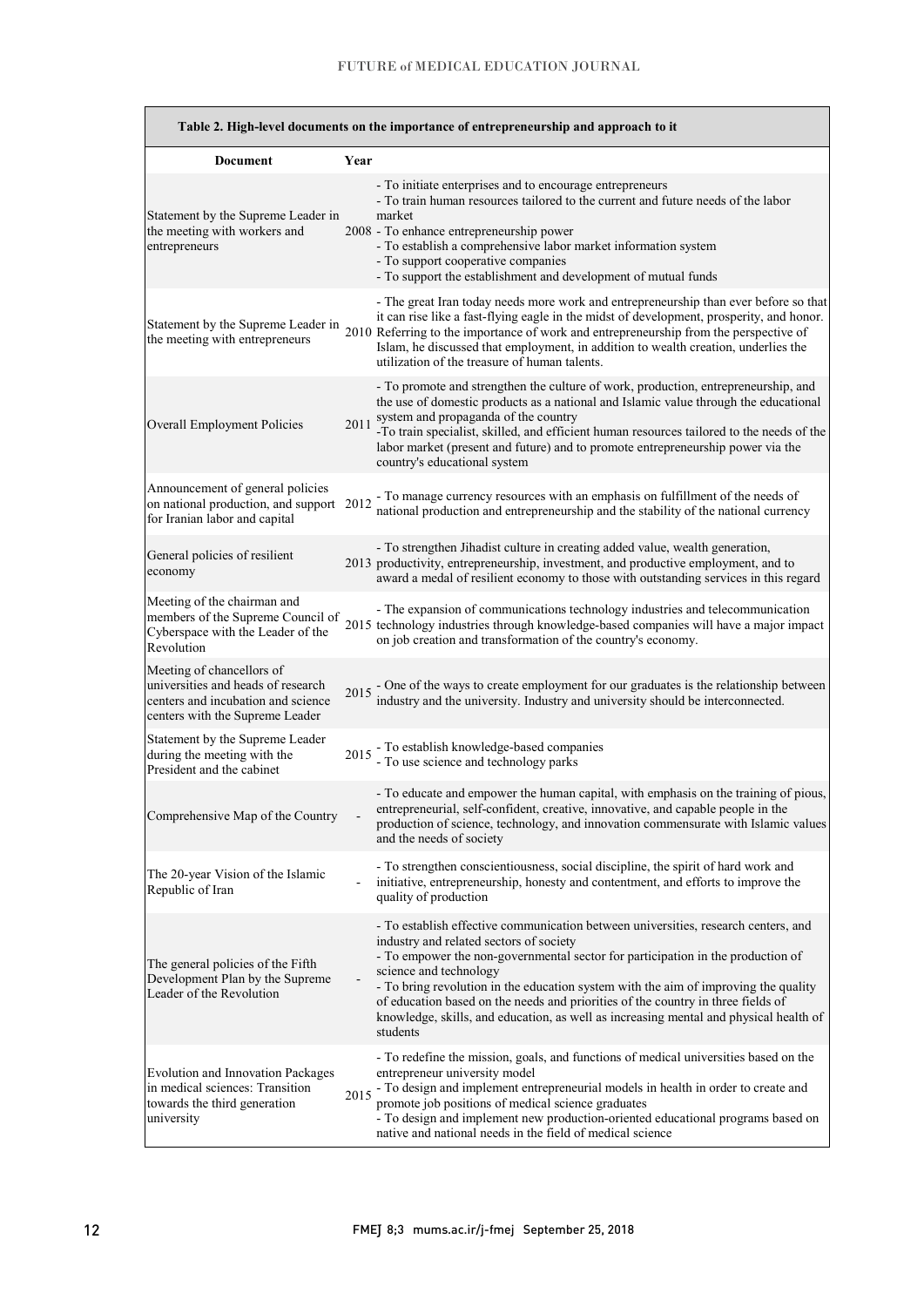| Table 3. Prioritization of students' educational needs in health-associated disciplines with an entrepreneurial<br>approach from students' perspectives based on mean scores |                          |                                                                                                                            |                          |  |  |
|------------------------------------------------------------------------------------------------------------------------------------------------------------------------------|--------------------------|----------------------------------------------------------------------------------------------------------------------------|--------------------------|--|--|
| <b>Educational need</b>                                                                                                                                                      | Importance<br>mean score | <b>Educational need</b>                                                                                                    | Importance<br>mean score |  |  |
| Entrepreneurial education and knowledge                                                                                                                                      | 4.38                     | Social accountability spirit                                                                                               | 3.62                     |  |  |
| Infusing and enhancing the spirit of hard work<br>in students                                                                                                                | 4.24                     | Independence of health students                                                                                            | 3.42                     |  |  |
| Strengthening the teamwork spirit in health<br>students                                                                                                                      | 4.18                     | Introducing healthcare businesses                                                                                          | 3.34                     |  |  |
| Creating and improving the capacity to develop<br>creative and personal ideas of students                                                                                    | 4.16                     | Forward-looking attitude in health                                                                                         | 3.32                     |  |  |
| Creating the atmosphere to support the<br>innovative activities of health students                                                                                           | 4.15                     | Skill of health students to analyze economic<br>situations                                                                 | 3.28                     |  |  |
| Familiarity with the design and development of<br>a business plan                                                                                                            | 4.14                     | Spirit of courage and integrity in health                                                                                  | 3.21                     |  |  |
| Coherence of entrepreneurial activities in the<br>field of health and forward-looking ability                                                                                | 4.13                     | Creating and enhancing students' ability to<br>complete tasks                                                              | 3.19                     |  |  |
| Creating and improving students' capacity to<br>accept success and failure                                                                                                   | 4.11                     | Identifying and creating entrepreneurial<br>opportunities                                                                  | 3.15                     |  |  |
| Encouraging health students to acquire skills                                                                                                                                | 4.08                     | Common perspective and prospective<br>strategy in health                                                                   | 3.08                     |  |  |
| Entrepreneurship-orientedness of the social<br>environment of the health school                                                                                              | 4.07                     | Providing and guaranteeing student's sense<br>of accomplishment-seeking                                                    | 3.02                     |  |  |
| Emphasis on practical trainings and health<br>skills                                                                                                                         | 4.05                     | Entrepreneurship-orientedness of faculty'<br>culture                                                                       | 2.99                     |  |  |
| Creating and strengthening students'<br>determination                                                                                                                        | 4.05                     | Upgrading students' decision-making<br>capacity                                                                            | 2.95                     |  |  |
| Entrepreneurship-orientedness of trainers<br>(faculty members)                                                                                                               | 4.04                     | Marketing and understanding the<br>marketplace for health-associated<br>businesses                                         | 2.85                     |  |  |
| Continuous interaction between students and<br>the environment (agriculture, industry, etc.)                                                                                 | $\overline{4}$           | Creating and strengthening the ability to<br>identify original business ideas in the field<br>of health                    | 2.84                     |  |  |
| Improving students' capacity to do things<br>without the need for others to help                                                                                             | 3.99                     | Creating and improving the ability to<br>control and monitor activities and affairs                                        | 2.74                     |  |  |
| Creating and enhancing the spirit of<br>accountability in solving problems with<br>personal effort                                                                           | 3.98                     | Creating and promoting the ability to turn<br>talents into abilities and to enhance the<br>capacity to envisage the future | 2.65                     |  |  |
| Risk-taking spirit and power                                                                                                                                                 | 3.98                     | Skill to create and develop opportunities in<br>health                                                                     | 2.52                     |  |  |
| Creativity and innovation in the field of health                                                                                                                             | 3.91                     | Skill of designing virtual and electronic<br>spaces                                                                        | 2.32                     |  |  |
| Opportunity to address new enterprises in<br>health                                                                                                                          | 3.91                     | Capital and investment of knowledge-based<br>companies                                                                     | 2.23                     |  |  |
| Creating and improving the capacity of change<br>in health students                                                                                                          | 3.90                     | Skill of designing an operational situation in<br>health centers                                                           | 2.21                     |  |  |
| Establishing and improving the ability to plan<br>and organize healthcare business units                                                                                     | 3.85                     | E-commerce in the field of health                                                                                          | 2.19                     |  |  |
| Correct and logical decision-making skill                                                                                                                                    | 3.82                     | Skill of resource collection and planning for<br>healthcare businesses                                                     | 2.18                     |  |  |
| The spirit of quitting conventional methods                                                                                                                                  | 3.74                     | Introducing economic resources in the field<br>of health                                                                   | 2.12                     |  |  |
| Self-esteem and confidence in students                                                                                                                                       | 3.70                     | Creating and enhancing the capacity to<br>accept academic and professional outcomes                                        | 2.10                     |  |  |
| The spirit to acknowledge changes and<br>transformations                                                                                                                     | 3.65                     |                                                                                                                            |                          |  |  |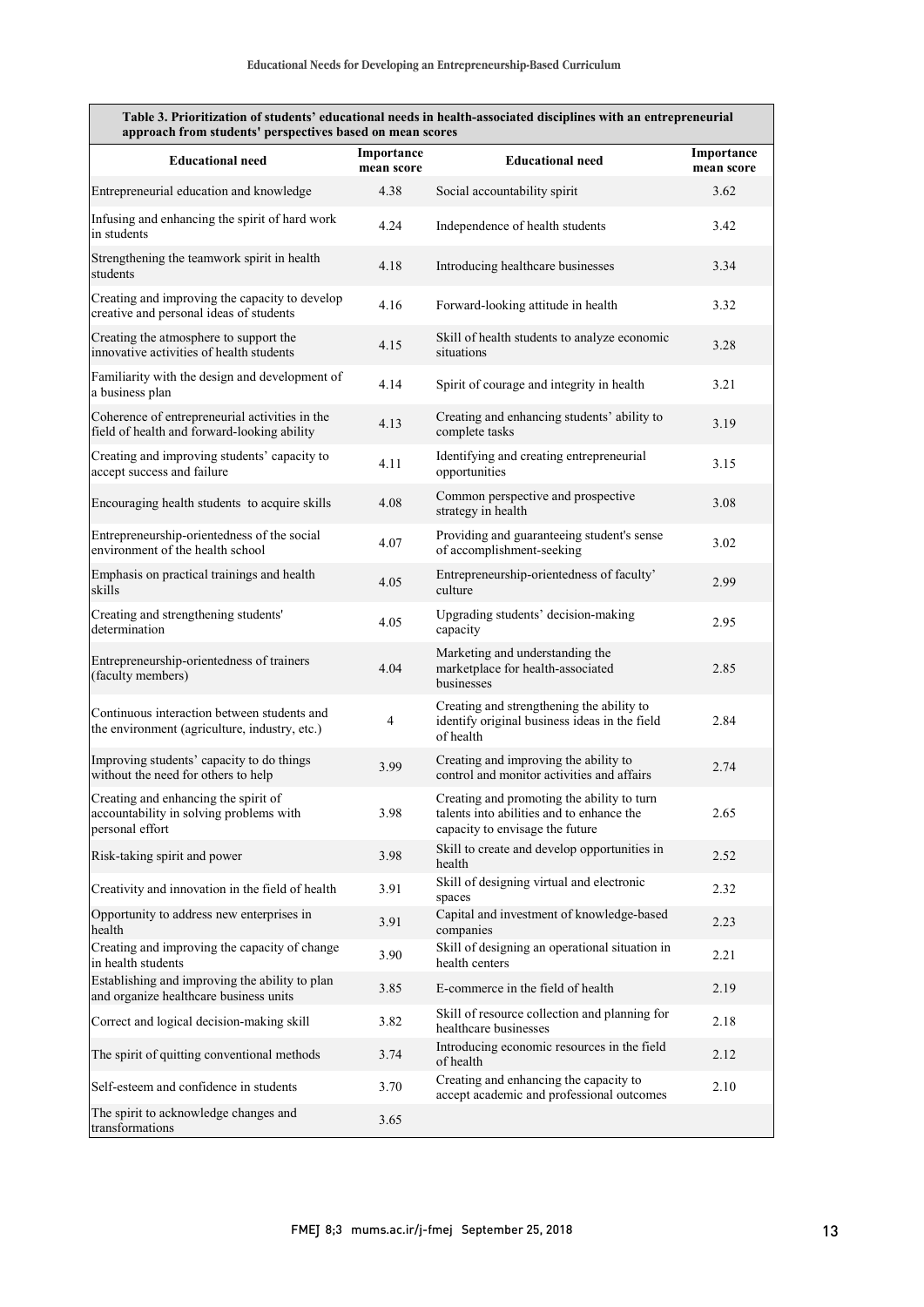Educational needs according to the findings of Table 3 from the students' perspective indicate that the highest mean score of responses (4.38) was related to entrepreneurship education and knowledge, while the lowest mean score (2.10) was related to creating and improving the capacity to accept academic and occupational outcomes.

Educational needs, according to the findings of Table 4 from the viewpoint of faculty members, demonstrate that the highest mean score (4.10) was related to the entrepreneurship-orientedness of the social environment of the school of health, whilst the lowest mean score (2.20) belonged to common perspective and prospective strategy in health.

### **DISCUSSION**

One of the most important barriers to the initiation of entrepreneurial enterprises by students is that they are not equipped with entrepreneurial skills. It is a frequent phenomenon for entrepreneurial students to start a business activity, but that it subsequently faces difficulty. It is because the sustainability of an entrepreneurial enterprise requires knowledge, attitude, and entrepreneurial skills that many health students have not acquired.

This research conducted a needs-assessment for designing an entrepreneurship-oriented curriculum based on high-level policies of the country. It also identified the educational needs of students in terms of knowledge and entrepreneurship skills commensurate with the comparative-inductive model. Prioritizing the educational needs of students showed that the first and foremost priority was entrepreneurship education and knowledge. This finding is consistent with those of Khaledi et al. (17). Therefore, entrepreneurial education and knowledge stand as a requirement for production, new services, and innovation. Hence, creativity and innovation is essential for students to shed new lights. In the post-industrial or information period, transformation has an extreme acceleration, and the importance of creative human resources is perceived more than any other era so that the society can build on innovation to reach creativity and entrepreneurship. Therefore, the inclusion of topics in the curriculum that can educate entrepreneurial knowledge and attitude is suggested for the health-associated curricula.

| Table 4. Prioritization of students' educational needs in health-associated disciplines with an entrepreneurial<br>approach from faculty members' perspective based on mean scores |                          |                                                                                              |                          |  |  |  |
|------------------------------------------------------------------------------------------------------------------------------------------------------------------------------------|--------------------------|----------------------------------------------------------------------------------------------|--------------------------|--|--|--|
| <b>Educational need</b>                                                                                                                                                            | Importance<br>mean score | <b>Educational need</b>                                                                      | Importance<br>mean score |  |  |  |
| Entrepreneurship-orientedness of the social<br>environment of the health school                                                                                                    | 4.10                     | Correct and logical decision-making skill                                                    | 3.15                     |  |  |  |
| Emphasis on practical trainings and health<br>skills                                                                                                                               | 4.05                     | The spirit of quitting conventional methods                                                  | 3.12                     |  |  |  |
| Strengthening the teamwork spirit in health<br>students                                                                                                                            | 4.02                     | Self-esteem and confidence in students                                                       | 3.11                     |  |  |  |
| Familiarity with the design and development<br>of a business plan                                                                                                                  | 3.95                     | The spirit to acknowledge changes and<br>transformations                                     | 3.09                     |  |  |  |
| Entrepreneurial education and knowledge                                                                                                                                            | 3.94                     | Continuous interaction between students and the<br>environment (agriculture, industry, etc.) | 3.05                     |  |  |  |
| Entrepreneurship-orientedness of faculty'<br>culture                                                                                                                               | 3.87                     | Social accountability morale                                                                 | 3.04                     |  |  |  |
| Creating and improving the capacity to<br>develop creative and personal ideas of<br>students                                                                                       | 3.86                     | Spirit of courage and integrity in health                                                    | 3.02                     |  |  |  |
| Creating the atmosphere to support the<br>innovative activities of health students                                                                                                 | 3.85                     | Creating and enhancing students' ability to complete<br>tasks                                | 3.01                     |  |  |  |
| Introducing economic resources in the field of<br>health                                                                                                                           | 3.84                     | Introducing healthcare businesses                                                            | 3                        |  |  |  |
| Coherence of entrepreneurial activities in the<br>field of health and forward-looking ability                                                                                      | 3.75                     | Skill of designing virtual and electronic spaces                                             | 2.91                     |  |  |  |
| Creating and strengthening students'<br>determination                                                                                                                              | 3.74                     | Capital and investment of knowledge-based<br>companies                                       | 2.85                     |  |  |  |
| Risk-taking spirit and power                                                                                                                                                       | 3.65                     | Skill of designing an operational situation in health<br>centers                             | 2.84                     |  |  |  |
| Creativity and innovation in the field of health                                                                                                                                   | 3.62                     | E-commerce in the field of health                                                            | 2.79                     |  |  |  |
| Entrepreneurship-orientedness of trainers<br>(faculty members)                                                                                                                     | 3.60                     | Skill of health students to analyze economic<br>situations                                   | 2.76                     |  |  |  |
| Creating and improving students' capacity to<br>accept success and failure                                                                                                         | 3.59                     | Identifying and creating entrepreneurial<br>opportunities                                    | 2.65                     |  |  |  |
| Encouraging health students to acquire skills                                                                                                                                      | 3.58                     | Skill of resource collection and planning for<br>healthcare businesses                       | 2.62                     |  |  |  |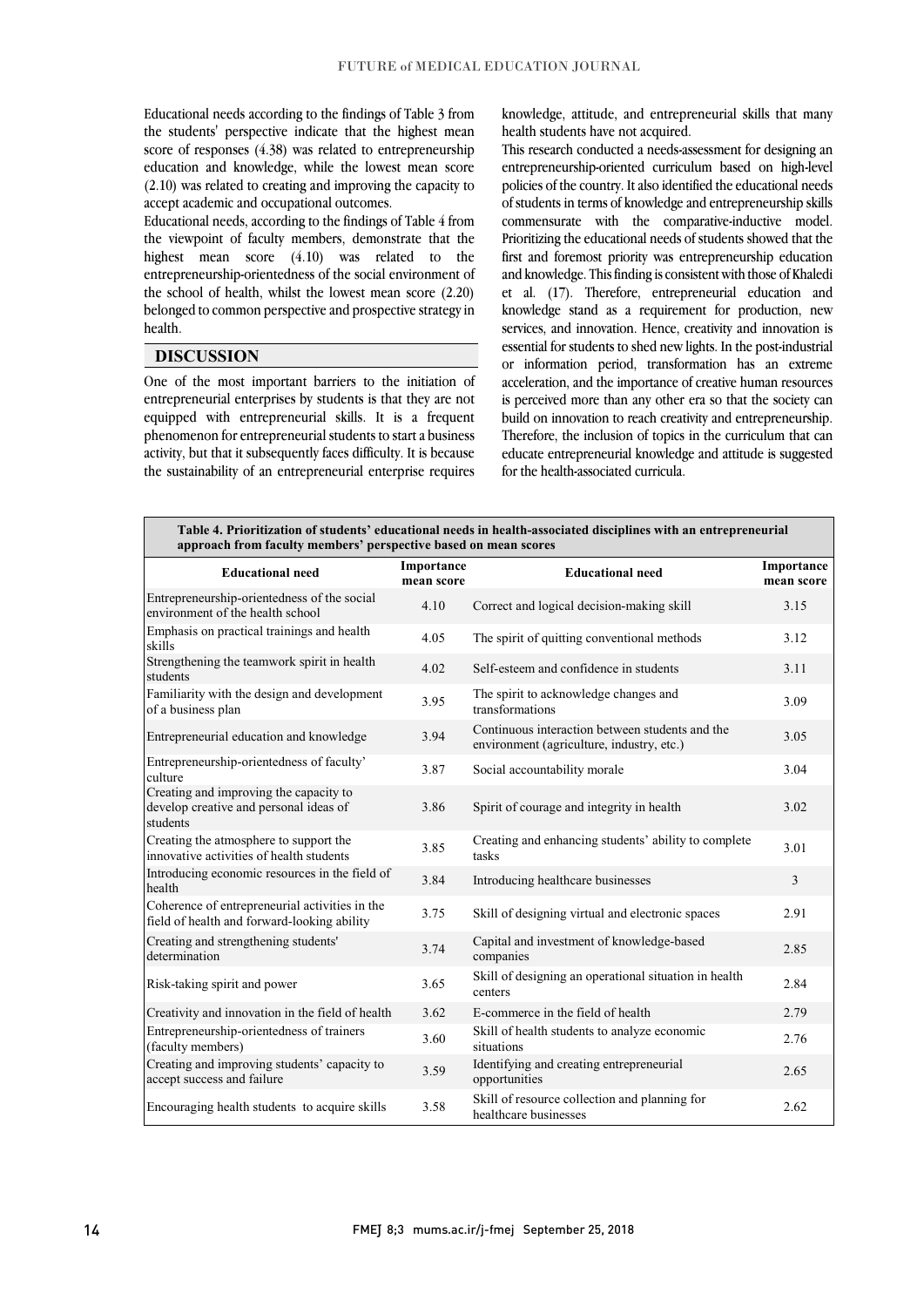| <b>Table 4. Continued</b>                                                                                                  |                          |                                                                                          |                          |
|----------------------------------------------------------------------------------------------------------------------------|--------------------------|------------------------------------------------------------------------------------------|--------------------------|
| <b>Educational need</b>                                                                                                    | Importance<br>mean score | <b>Educational need</b>                                                                  | Importance<br>mean score |
| Forward-looking attitude in health                                                                                         | 3.52                     | Marketing and understanding the marketplace for<br>health-associated businesses          | 2.58                     |
| Independence of health students                                                                                            | 3.45                     | Providing and guaranteeing student's sense of<br>accomplishment-seeking                  | 2.56                     |
| Infusing and enhancing the spirit of hard<br>work in students                                                              | 3.42                     | Skill to create and develop opportunities in health                                      | 2.51                     |
| Creating and strengthening the ability to<br>identify original business ideas in the field of<br>health                    | 3.36                     | Upgrading students' decision-making capacity                                             | 2.46                     |
| Creating and promoting the ability to turn<br>talents into abilities and to enhance the<br>capacity to envisage the future | 3.35                     | Establishing and improving the ability to plan and<br>organize healthcare business units | 2.42                     |
| Improving students' capacity to do things<br>without the need for others to help                                           | 3.28                     | Creating and enhancing the capacity to accept<br>academic and professional outcomes      | 2.36                     |
| Creating and enhancing the spirit of<br>accountability in solving problems with<br>personal effort                         | 3.25                     | Creating and improving the ability to control and<br>monitor activities and affairs      | 2.21                     |
| Opportunity to address new enterprises in<br>health                                                                        | 3.21                     | Common perspective and prospective strategy in<br>health                                 | 2.30                     |
| Creating and improving the capacity of<br>change in health students                                                        | 3.20                     |                                                                                          |                          |

On the other hand, a curriculum should be based on participatory learning and group work so that it can activate students' imagination, thinking, and innovation. In this curriculum, the spirit of working hard must be strengthened in students. This finding is consistent with Hicks's (18) results. While most curricula in health-associated disciplines include the transfer of readily available information to students, learners are passive and the information flow is one-sided; thus, students' creativity is not activated and knowledge is not generated. Application of different teaching methods such as brainstorming and problem-solving will be effective in promoting creativity of students.

Also, prioritizing educational needs from the viewpoint of faculty members of the health school showed that their first priority was the entrepreneurship-orientedness of the social environment of the health school. To explain this, it can be said that students will be oriented towards entrepreneurship when the necessary cultural, educational, and social infrastructures are accessible in the students' school and educational setting. This finding is consistent with the results of Solomon (19).

Another finding, based on the faculty's view, indicated that *practical training and group work* should be included in the curriculum of health students. This finding is consistent with the results of Khaledi et al. (17). To explain this educational need, it can be said that engaging in entrepreneurial activities requires practical skills, and this will be operational if practical training and practical teaching is considered in the lesson plan of health students. On the other hand, it is necessary that group work be strengthened in the curriculum and that the culture of group work be taught to students.

Another educational need that both students and faculty members have identified as a priority was familiarity with designing and developing a business plan, which is consistent with the findings of Khaledi et al. (17) and Yamani et al. (13). Therefore, one of the basic skills in entrepreneurship education is the development of a business plan. Designing a business plan is one of the most popular teaching methods (20). Honig (21) found that among 100 universities in the United States, 78 universities had a particular focus on business plans. In fact, designing a business plan can create a structure that helps students focus on a particular area of knowledge and provides them with the possibility of free thinking. The strength of this study is that the results obtained can be used to design the curricula of health sciences based on increased entrepreneurial power and student innovation.

Therefore, it can be stated that one of the most important missions and goals of medical universities and health schools is to promote the entrepreneurship power and to train creative and innovative forces. This has changed the school's mission over time, whereby these universities have been called the third generation universities or entrepreneur universities. Given the currently performed needs assessment, curriculum and medical education designers should consider the design and development of health-associated entrepreneurship-based curricula. Among the limitations of this research was the insufficient time of faculty members to complete the questionnaire, which was beyond the control of the researcher.

#### **ACKNOWLEDGMENTS**

The authors express their hearty gratitude to the professors and administrators of Allameh Tabataba'i University.

**Financial Support:** This article is extracted from a PhD dissertation with code 96124 registered in Allameh Tabataba'i University.

**Conflict of interest:** No conflict of interest was involved in this study.